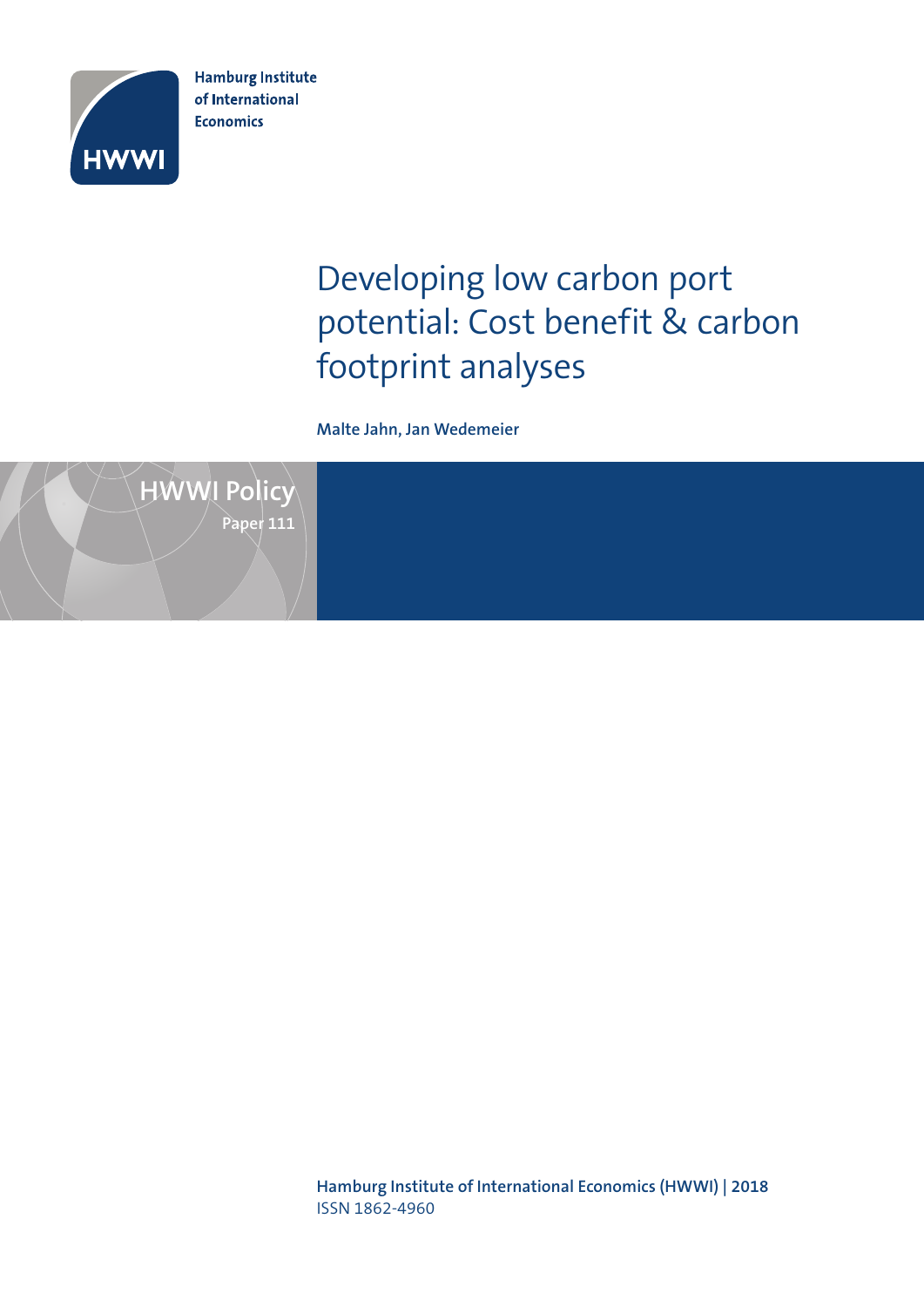**The views expressed here are those of the authors and do not necessarily represent the views of the HWWI.**

**Authors:**

**Dr. Malte Jahn Hamburg Institute of International Economics (HWWI) Oberhafenstrasse 1 | 20097 Hamburg | Germany Phone: +49 (0)40 340576-351 | Fax: +49 (0)40 340576-150 jahn@hwwi.org**

**Dr. Jan Wedemeier Hamburg Institute of International Economics (HWWI) Fahrenheitstr. 1 | 28359 Bremen | Germany Phone: +49 (0)421 2208-243 | Fax: +49 (0)40 340576-150 wedemeier@hwwi.org**

**HWWI Policy Paper Hamburg Institute of International Economics (HWWI) Oberhafenstrasse 1 | 20097 Hamburg | Germany Phone: +49 (0)40 340576-0 | Fax: +49 (0)40 340576-150 info@hwwi.org | www.hwwi.org ISSN 1862-4960**

**Editorial Board: Prof. Dr. Henning Vöpel Dr. Christina Boll**

**© Hamburg Institute of International Economics (HWWI) | November 2018**

All rights reserved. No part of this publication may be reproduced, stored in a retrieval system, or transmitted in any form or by any means (electronic, mechanical, photocopying, recording or otherwise) without the prior written permission of the publisher.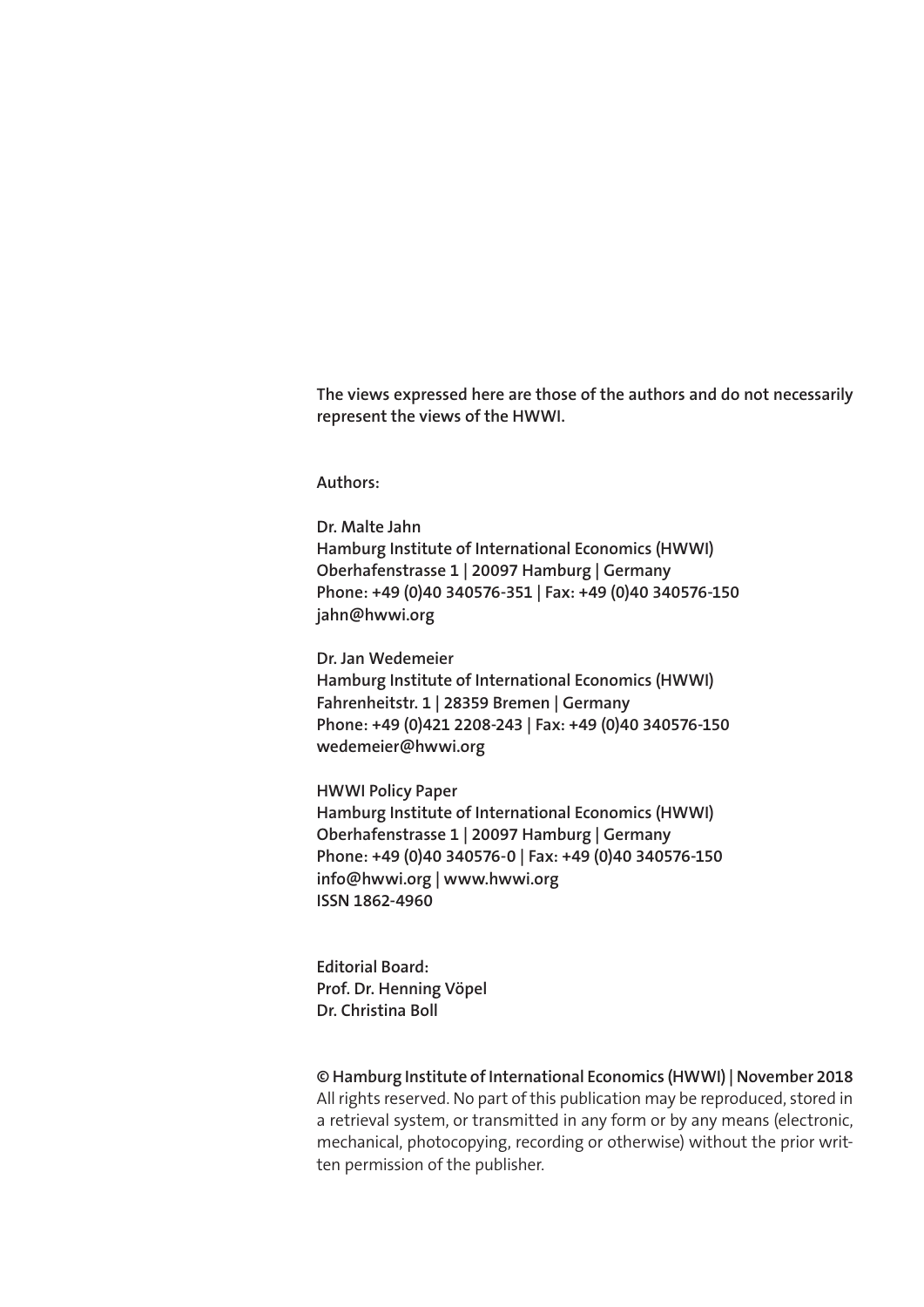HWWI Policy Paper 111

# Developing low carbon port potential: Cost benefit & carbon footprint analyses Malte Jahn and Jan Wedemeier

Study of the Hamburg Institute of International Economics (HWWI) within the framework of DUAL Ports and the EU North Sea Region Programme 2014-2020.

Dual Ports is co-founded by The North Sea Region Programme 2014-2020; Eco-innovation priority. [www.northsearegion.eu/dual-ports](http://www.northsearegion.eu/dual-ports) J-No: 38-2-7-15



**Acknowledgements**: The authors would like to thank Jan-Jaap Cramer (Vordingborg Havn), Dr. Matthäus Wuczkowski (Niedersachsen Ports) and Team of GEMBA Seafood Consulting for providing information, data about the projects, and participating in the discussion of the results.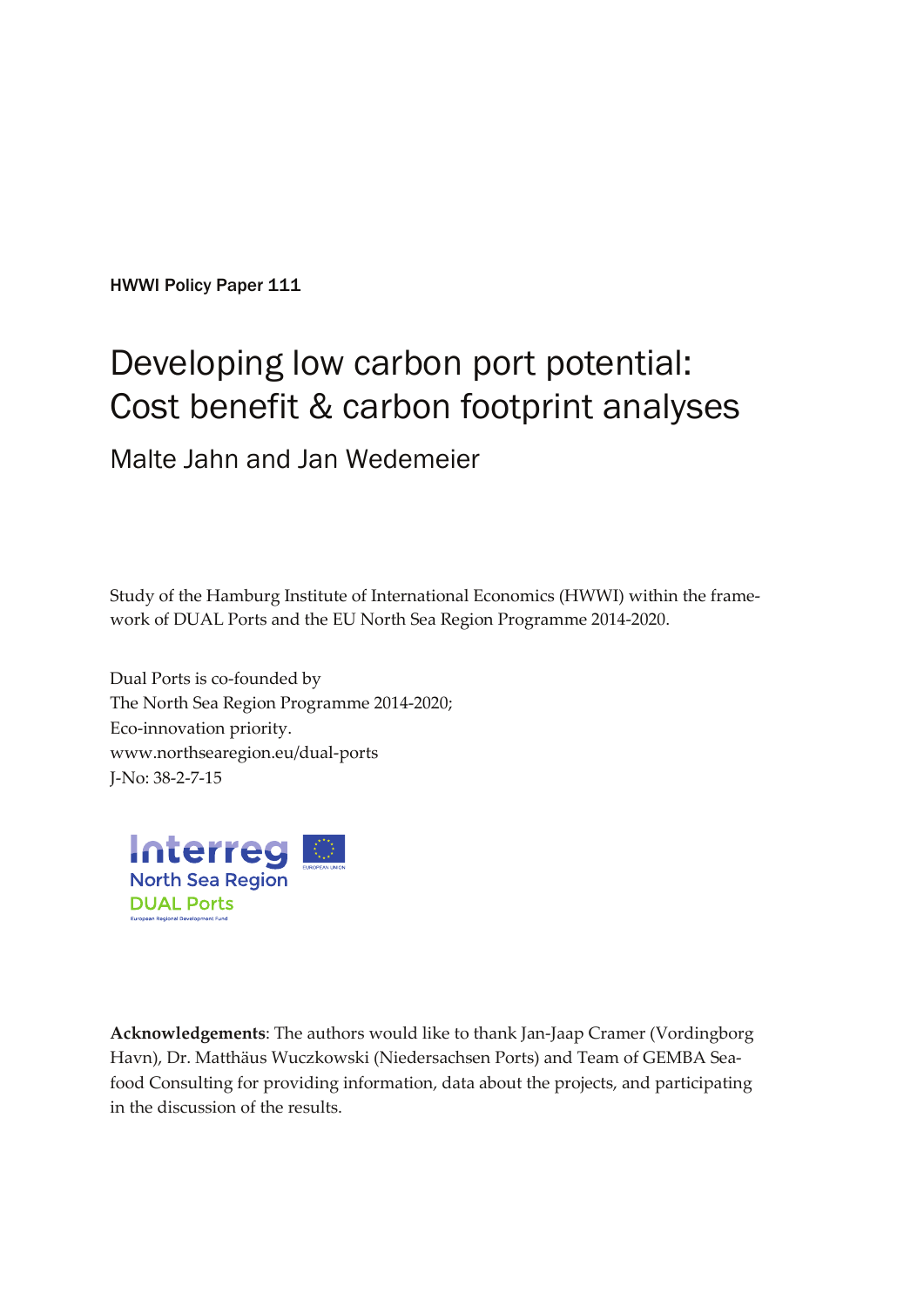# <span id="page-3-0"></span>**Content**

| Content                                                      | 4  |
|--------------------------------------------------------------|----|
| 1   Introduction                                             | 5  |
| 2   Cost benefit & carbon footprint analyses                 | 6  |
| 2.1   Cost benefit analyses                                  | 6  |
| 2.2   Requirements for CBA in the DUAL Ports project         | 8  |
| 2.3   Integrating the carbon footprint into the CBA          | 9  |
| 3   Testing of the CBA tool: The cases Emden and Vordingborg | 12 |
| 3.1   Port of Emden                                          | 12 |
| 3.2   Port of Vordingborg                                    | 14 |
| 4   Conclusion                                               | 16 |
| <b>Sources</b>                                               | 17 |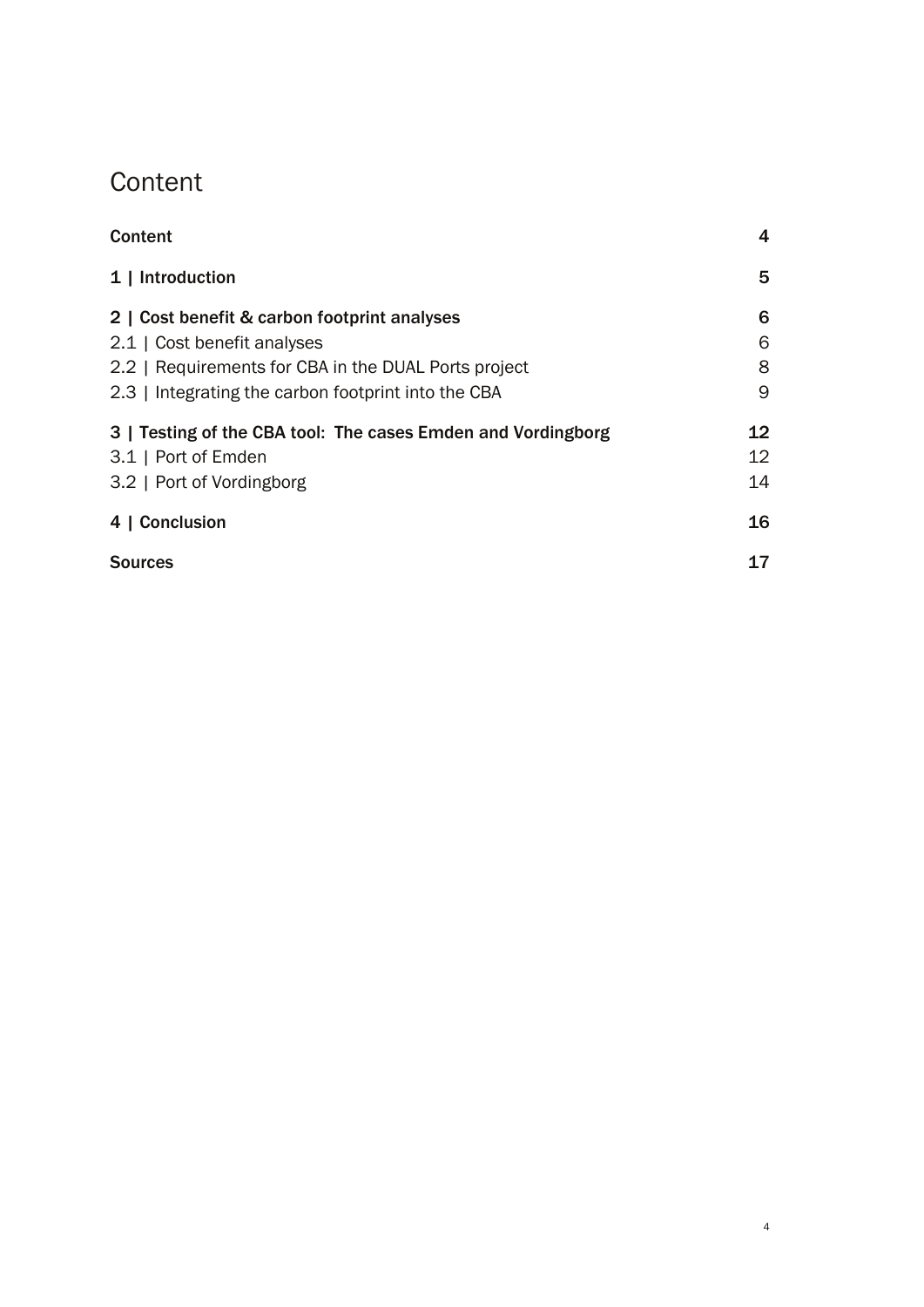# <span id="page-4-0"></span>1 | Introduction

Cost benefit analysis (CBA) is a systematic approach to compare the costs and benefits of alternatives, e.g. a decision between the construction or non-construction of a traffic light, in order to assess the welfare change. The purpose of a CBA is to facilitate a more efficient allocation of resources, mainly in terms of investments decisions.

Technically, costs and benefits do not need to be assessed in monetary terms, but a monetary approach is usually the most relevant for a private or public investor because most goods and services are based on **monetary values**. Monetary CBA analyses consider the benefit-cost ratio or similar figures as the main indicator. However, some costs or benefits cannot be expressed directly as monetary values because the underlying activities/goods are not traded on markets, such as environmental impacts or human health. Usually, these costs/benefits are still given a monetary value in order to integrate them into the monetary CBA framework. Furthermore, the scope of a CBA has to be defined with regard to whose costs and whose benefits are considered. An investor is most likely interested in the internal costs and benefits associated with a certain investment project. For the society or a public planner, also **external costs and benefits** might matter, so they would be added to the internal costs and benefits.

The DUAL Ports project aims to decarbonize regional ports ́ resources through innovative port investments that help minimizing the ecological footprint (see Box 1). Stimulating eco-innovation, carbon emission reduction and sustainable use of resources is a widespread priority for the European Commission nowadays. Regional ports are often multi-functional in the sense that logistic, manufacturing and energy-related activities are carried out in the port area. Therefore, it is important that they contribute to a sustainable development by making these activities "greener". As they also need to be economically competitive, innovative measures have to be developed allowing the port to be ecologically and economically successful at the same time.

In order to assess the performance of the low carbon port development investments funded within the DUAL ports project, CBA can be applied. As the carbon emissions constitute external effects from the investor's perspective, they have to be monetized and integrated into the internal CBA in order to capture the associated costs for the society. The CBA spreadsheet tool developed by the HWWI as part of the DUAL ports project measures if the actual green investment projects reach the target of 20% operational cost reduction, of 20% total cost reduction, and 10% emission reduction. These targets are externally given by the INTERREG North Sea Region Programme of the European Union (in the framework of the European Regional Development Fund).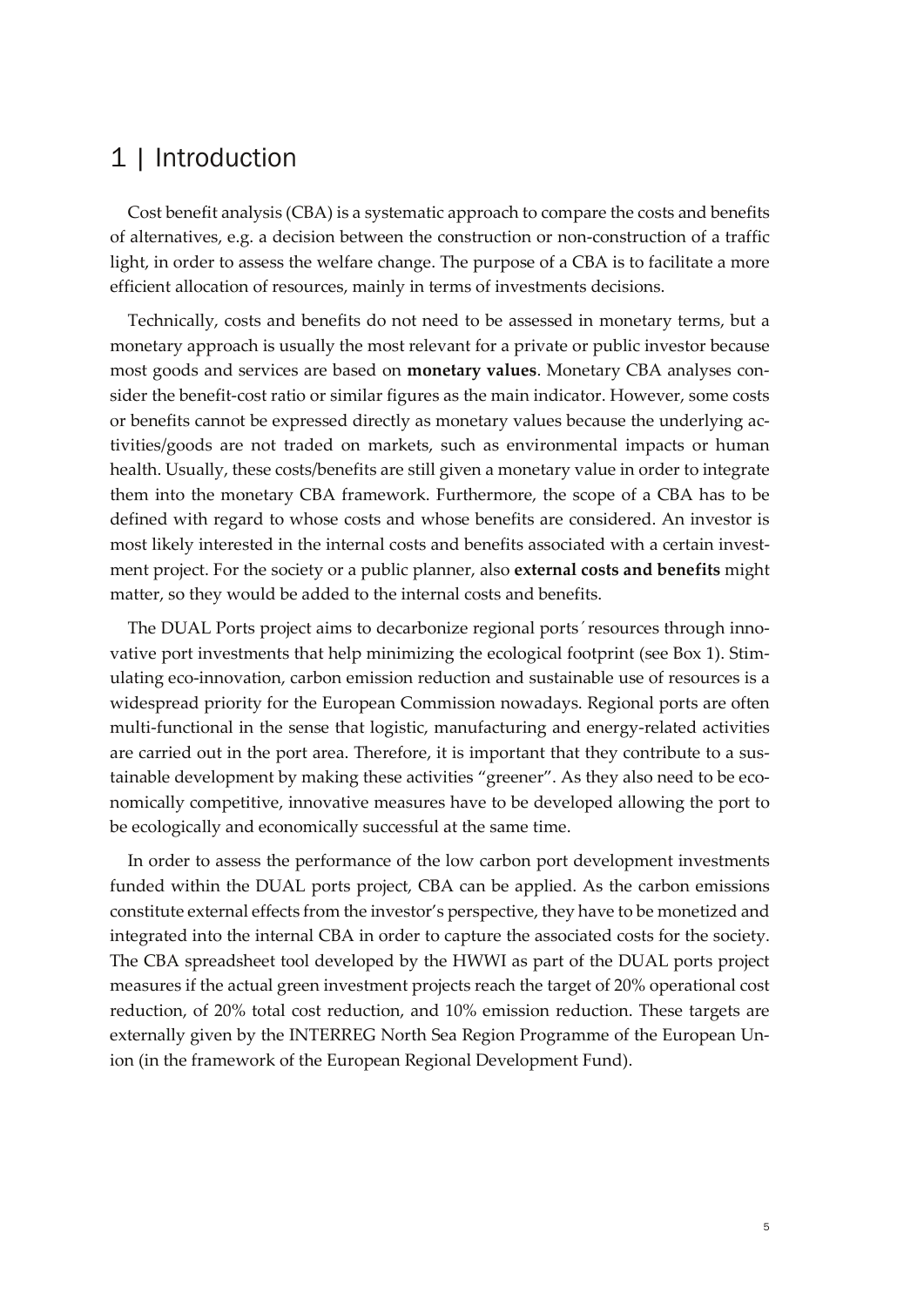#### Box 1

#### DUAL Ports - Developing Low carbon Utilities, Abilities and potential of regional entrepreneurial Ports

The DUAL Ports project aims to decarbonize Regional Entrepreneurial Ports (REPs) ́ resources through a shared eco-innovation port program that minimizes their environmental footprint.

The objective is to specifically develop sustainable utilities and abilities of REPs. This will be achieved by collaboratively piloting and managing technologies and processes that tackle targeted measurable direct/indirect emission/pollution sources.

The project will ultimately enhance ports' organizational/operational (energy) efficiency and performance, facilitating decarbonization at reduced cost and with added value. As demonstrated by last years ́offshore wind energy developments in the EU and beyond, ports can be key centers of innovation, testing and uptake of emerging technologies, leveraging participation and multiplier effects, e.g. by triggering value-for-money clustered activities that generate employment and benefit the environment.

A transnational approach will be adopted to allow the DUAL small & medium size ports to capitalize on this potential, overcoming their individual limited staff, funding and capability to identify the most effective solutions on their own. Only few measures have been selected due to the limited project duration and size of the partnership, but they are expected to have a considerable impact on the way ports can act as facilitators between enterprises, research centers and public authorities to enable user-driven eco-innovation in the North Sea area. The total budget of the project is 5,204,050 €, the ERDF contribution is 2,602,025 € (DUAL Ports 2018).

In the second section of this paper, the cost benefit and carbon footprint analyses are introduced, emphasizing the relevance for the framework of decision making with regard to (infrastructure) projects. Section 2.2 discusses the requirements for CBA in the DUAL ports project, Section 2.3 presents the employed method to integrate the carbon footprint analysis into the CBA. Section 3 shows the role of the developed cost benefit and carbon footprint analyses in the EU-funded project DUAL Ports. The two exemplary cases are Emden (located in the northwest of Germany) and Vordingborg (located in the south of the island of Zealand, Denmark). The last section concludes.

## <span id="page-5-0"></span>2 | Cost benefit & carbon footprint analyses

#### <span id="page-5-1"></span>2.1 | Cost benefit analyses

As mentioned in the introduction, the purpose of a CBA is to facilitate a more efficient allocation of resources, in particular in terms of investment decisions. The analytical framework of CBA underlies mainly the following concepts (EC 2014):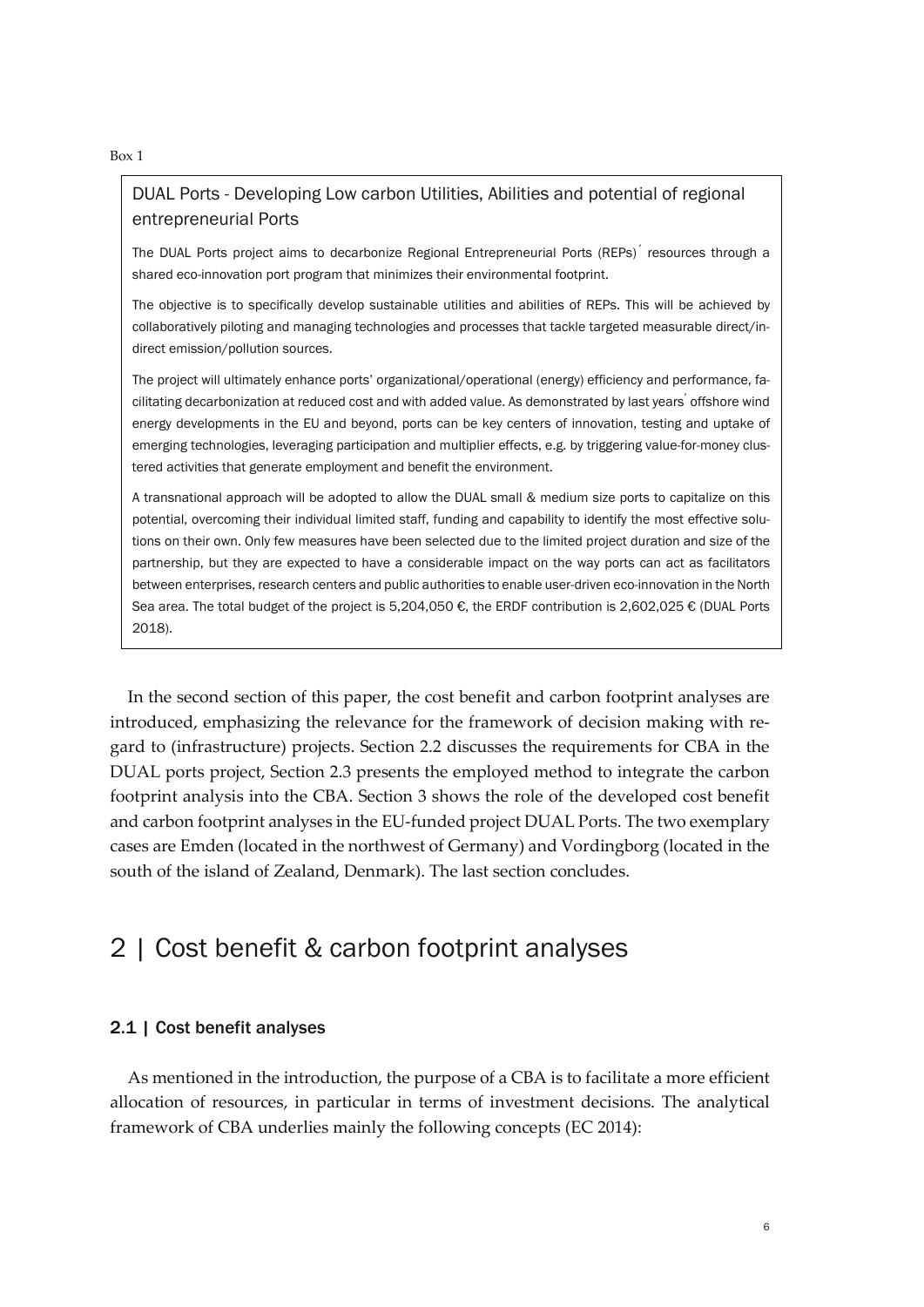- − Opportunity costs: The opportunity costs associated with an investment are defined as the foregone income from not investing one's resources in an alternative investment.
- Long term perspective: Since most CBA are used for investment decisions in infrastructure projects, a long-term perspective is adopted. This can be in a range between a minimum of 10 and above 30 years. The forecast of future costs (and benefits), but also that of future discount rates can be difficult in practice. Moreover, project risks are also uncertain.
- Economic performance expressed in monetary values: The calculation in monetary terms is linked to the risk of over- or underestimation of non-financial values.
- Micro-economic approach: A CBA is typically a microeconomic approach in assessing the impact of a project. While direct employment and income effects or external environmental effects are often addressed in CBA, indirect effects are often excluded.
- Incremental approach: CBA apply comparable scenarios, mainly a scenario with the project and a counterfactual scenario without the project.

A CBA should ideally display the monetary values of all **positive (benefits) and negative (costs) welfare effects** associated with an alternative. These welfare effects technically include external effects. An externality arises when a person engages in an activity that influences the well-being of somebody else who neither pays (positive influence) nor receives (negative influence) any compensation for the effect on him/her. An example is that of an industrial production process, such as a (coal-fired) power plant. There are certain internal costs which the operator of the power plant has to pay to produce one unit of electric energy. The (carbon) emissions created in the production process constitute an external cost because they affect the future well-being of others negatively due to expected climate damages. As the private actor does not consider social (external) costs in his emission decision, the produced quantity of emissions regularly extends the socially optimal amount. This is referred to as a 'market failure'. Public regulations that seek to internalize the social costs make use of different instruments. In this concrete case, one solution could be to subsidize emission-avoiding technologies.

However, a cost benefit analysis – as described above – is explicitly required for decision making on the co-financing of major projects in EU programs as the European Regional Development Fund (ERDF) or the Cohesion Fund.[1](#page-6-0) However, it is not common to apply it in EU INTERREG projects such as DUAL Ports. In the end, investments in ports

<span id="page-6-0"></span><sup>&</sup>lt;sup>1</sup> The legal basis for CBA in major projects is well explained in a paper issued by the European Commission paper on the cost-benefit analysis of investment projects (EC 2014).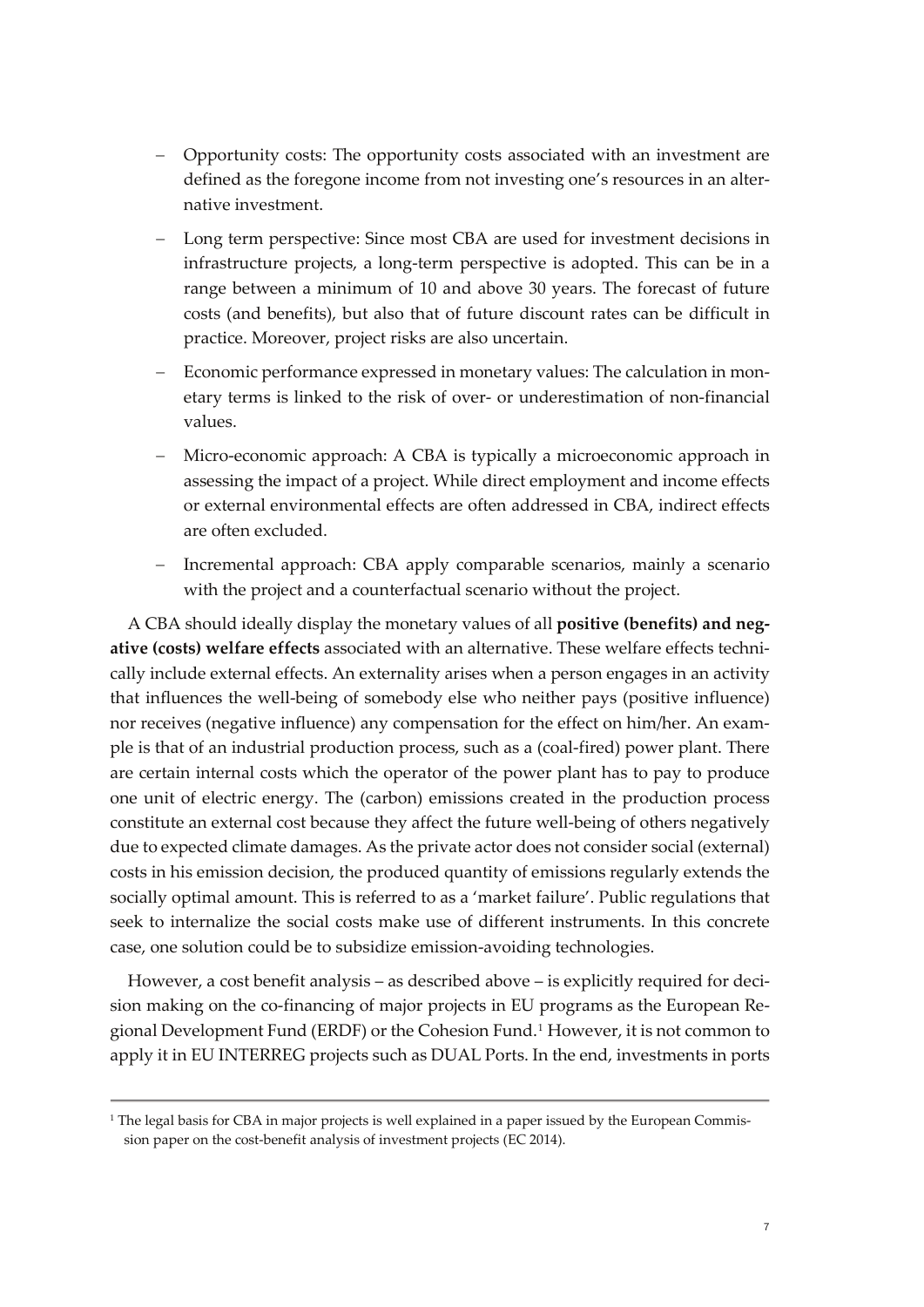will impact the climate in terms of **greenhouse gas (GHG)** emissions. In general, there is a need for more projects, which correct for **negative environmental** impacts and inclusion in the investment costs.

#### <span id="page-7-0"></span>2.2 | Requirements for CBA in the DUAL Ports project

The nature of the DUAL Ports project has some consequences for the CBA. First, it must be **simple** enough to be understood and used by actual decisions makers. In the case of the DUAL Ports project, the decisions-makers are from (small) port administrations or communities and thus, complicated numeric economic models would not be very helpful tools to them. There is an ongoing dialogue with project partners, decisionmakers and other experts from inside and outside the project to address their demands. Consequently, a **spreadsheet tool** was developed which allows these decision-makers to evaluate the economic and environmental impact of (carbon-footprint reducing) invest-ments in and around ports rather conveniently.<sup>[2](#page-7-1)</sup>

A systematic approach is still required in order to cover the variety of heterogeneous investment projects within the DUAL Ports project. The common feature of all projects is that they aim at reducing the environmental, in particular carbon footprint of a (portrelated) economic activity. We distinguish **three types of investment projects**. The first type (type I) considers the general situation where the implementation as well as the operation period related to the new investment is considered. In type II projects, only the initial implementation phase but not the operation phase is considered. Correspondingly, type III projects are only concerned with the operation and not with the implementation. Note that this distinction is made primarily to address the different situations regarding data availability.

Another important aspect is the fact that the environmental dimension should be included in the CBA. Regarding the economic perspective of the investor, environmental impacts such as carbon emissions constitute an externality. As mentioned earlier, this means that the investor would usually not include these impacts in his calculations because the environmental costs (future damages from climate change) are not his costs, but carried by society. Therefore, in addition to the classical benefit-cost ratio, an **extended benefit-cost ratio** is defined which includes environmental costs.

The most important aspect in a CBA is the definition of the object of comparison. The actual DUAL ports projects are innovative low carbon ("green") investments in and around ports. One possible choice for the object of comparison could be that no project

<span id="page-7-1"></span><sup>2</sup> The spreadsheet tool is available at: http://www.hwwi.org/fileadmin/hwwi/Publikationen/Policy/Cost-Benefit-Analysis-Tool\_rev.3.5.xlsm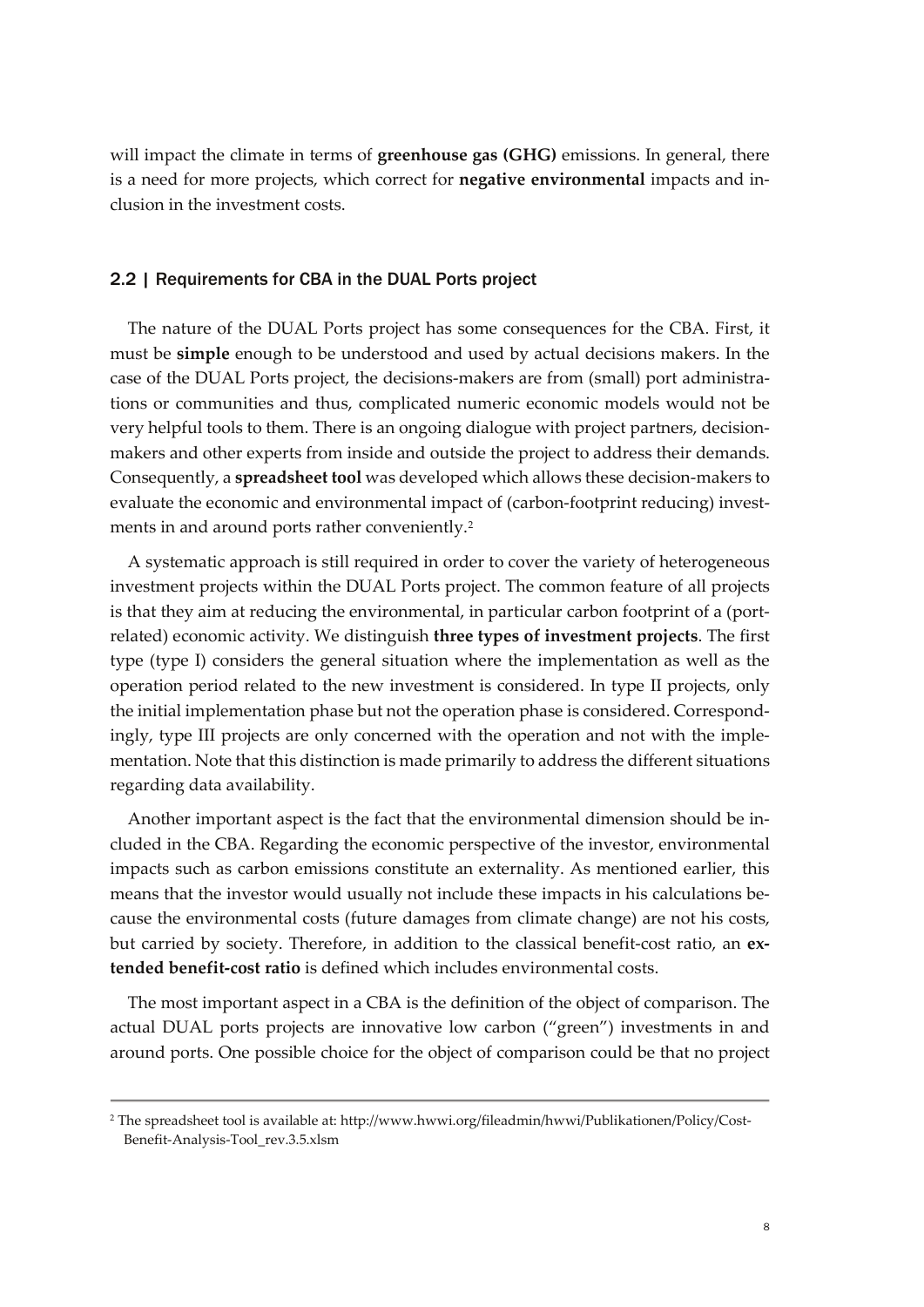is done. However, some of the projects consider the expansion of existing facilities or the replacement of facilities. Since the non-replacement or non-expansion does not constitute a feasible option in most cases, the environmental benefit of the green investment has to be identified by a comparison to a **conventional alternative** instead of "no-project". In other words, the conventional alternative defines the business-as-usual (BAU) scenario.

The final aspect which is important for the considered DUAL Ports projects is time. The temporal dimension is especially important for type I projects because, in this setting, the investor's main concern is whether the anticipated revenues from future operation exceed the (present) investment costs. Discounting is a common way to compare future financial flows with present financial flows and it generally means that future financial flows are attributed a lower value compared to present financial flows. There are two main reasons why discounting would be used. The first one is opportunity costs of capital, which are relevant if there is the realistic option to invest the financial resources in the some (riskless) asset instead of the actual project. As opportunity cost of the conventional investment, the foregone funding for the green investment has to be taken into account. A second reason is time preferences, i.e. the preference for the present. One underlying theory is that the future is uncertain in the sense that, at any point in time, a natural catastrophe or some other (unforeseen) economic or political event could eliminate (part of) the revenue. This is another reason why an investor could value earlier revenues higher than later revenues. In the employed CBA framework, an annual discount rate can be specified in the project based spreadsheet tool<sup>[3](#page-8-1)</sup>.

#### <span id="page-8-0"></span>2.3 | Integrating the carbon footprint into the CBA

As the main goal of the DUAL Ports project is to develop low carbon (port) facilities, this has to be reflected in the CBA. The term "low carbon" precisely refers to the **carbonequivalent emissions** from energy use, including the production process of the technology. Carbon-equivalents are calculated per kWh of energy from a certain (fossil) energy carrier (Table 1) and include the global warming effect of all greenhouse gases being created in the process. The unit is g CO2e.

Regarding CO2, the European Commission (EC) assumes different paths of environmental costs of one unit, depending on different scenarios for the global emission. We

<span id="page-8-1"></span><sup>&</sup>lt;sup>3</sup> In the later examples, the calculations will be done with a discount rate of zero, which corresponds to no discounting. This is mainly done for sake of simplicity because, with a rate of zero, monetary flows always have the same value independent of the point in time they occur.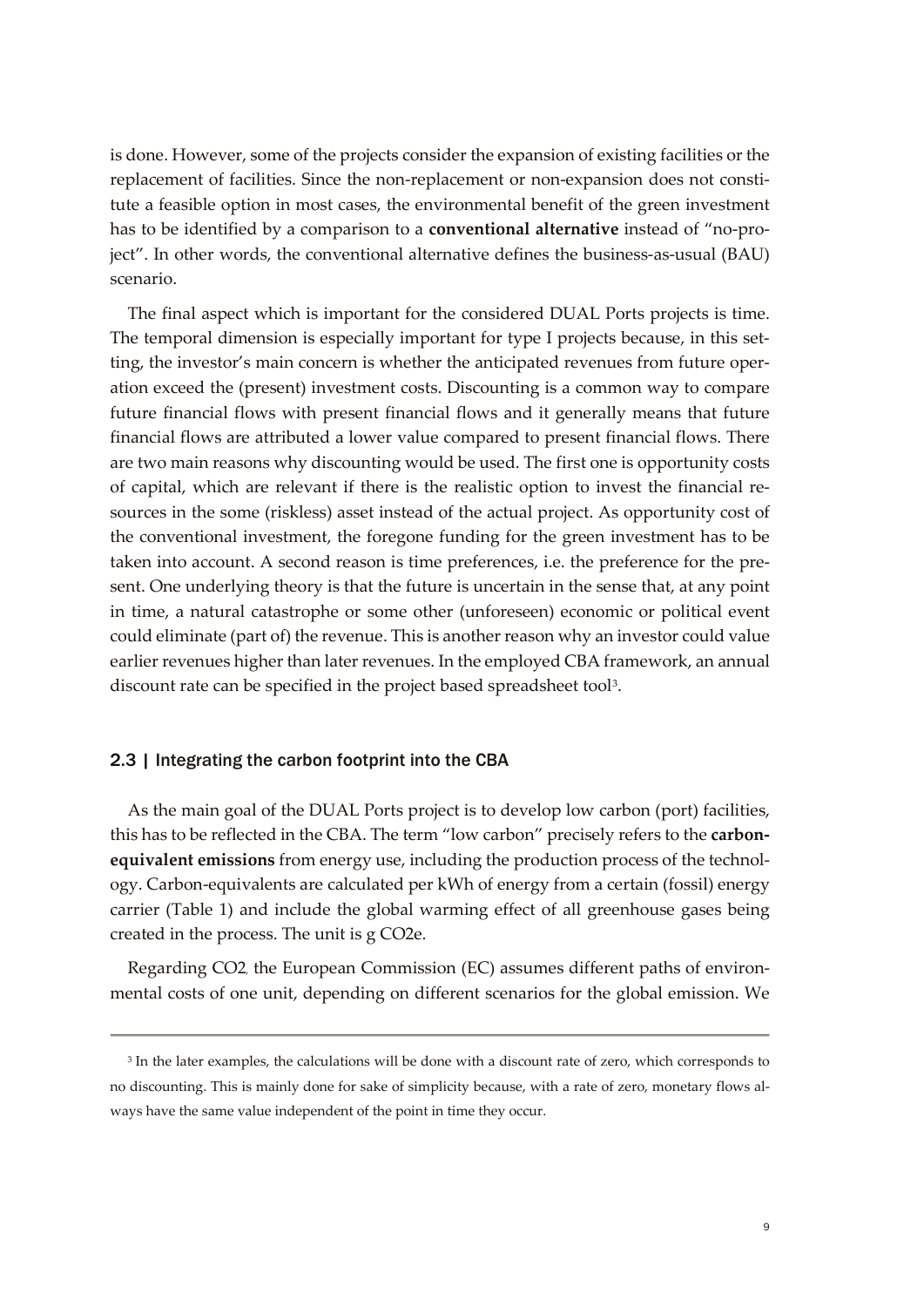use the **central scenario** of the following scheme, based the guidelines of the European Commission (Table 2).

| <b>Energy carrier</b> | g CO2e/kWh |
|-----------------------|------------|
| (truck) diesel        | 301.789    |
| marine diesel         | 301.789    |
| gasoline              | 307.364    |
| heating oil           | 319.430    |
| natural gas           | 249.981    |
| liquid gas            | 276.728    |
| lignite               | 678.952    |
| stone coal (brikets)  | 678.952    |
| stone coal (koks)     | 441.348    |
| wood (peaces)         | 18.891     |
| wood (pellets)        | 26.589     |
| hydropower            | 2.787      |
| geothermal            | 95.498     |
| wind (onshore)        | 9.335      |
| solar                 | 54.695     |
| Source: IINAS (2017)  |            |

Table 1: Specific emissions for different energy carriers

Table 2: Environmental costs of carbon

|                | Value 2010 (€/t CO2e) | Annual adders 2011-2030 (€) |
|----------------|-----------------------|-----------------------------|
| High           | 40                    |                             |
| <b>Central</b> | 25                    |                             |
| Low            | 10                    | 0.5                         |

Source: European Commission (2014).

Furthermore, nitrogen and sulphur emissions are also considered in the CBA. Note that the climate damages associated with nitrogen and sulphur emissions are already included in the carbon equivalent emissions (Table 1). In addition, nitrogen- and sulphur-compounds may also cause local (health) damages which would not be included in the carbon equivalents. However, the extent of these local health damages is very situation-specific and it is impossible to justify a universal monetary value similar to Table 2.

In fact, the amount of nitrogen and sulphur emissions per kg fuel alone depends on many factors. Whereas the sulphur content in gasoline is very low by law, much higher values are allowed for marine diesel. Regarding nitrogen, it will usually be emitted in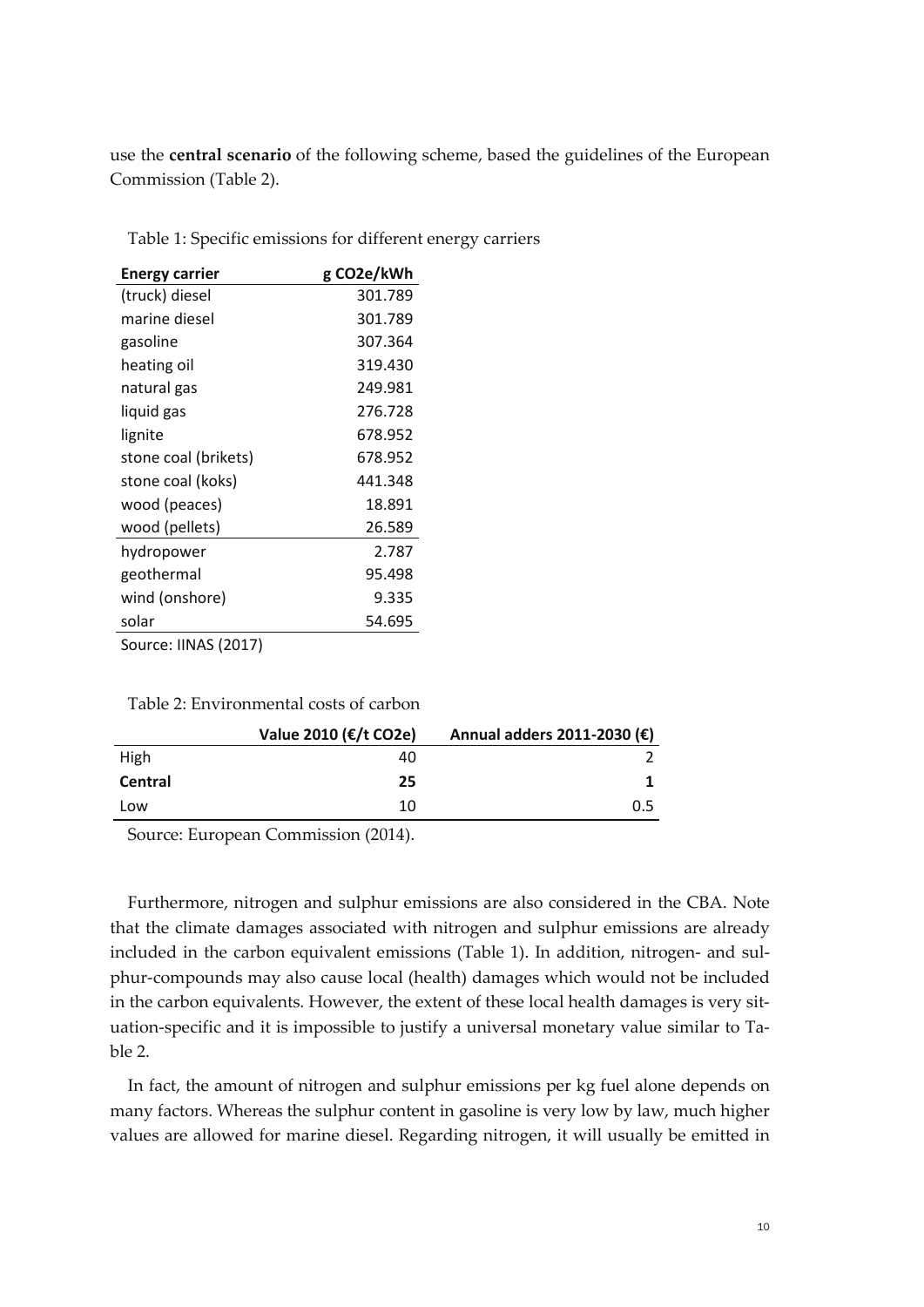the form of either NO or NO2, where the ratio between these molecules and thus, the environmental effects, also depends on specific factors. Subsequently, the CBA includes approximate nitrogen and sulphur contents of the energy carriers considered in Table 1, but they are not monetized and do not enter the extended benefit-cost ratio.

The specific nitrogen and sulphur content per kWh of the considered energy carriers is shown in Table 3.

| <b>Energy carrier</b> | g S/kWh | g N/kWh |
|-----------------------|---------|---------|
| (truck) diesel        | 0.001   | 0.050   |
| marine diesel         | 0.100   | 2.000   |
| Gasoline              | 0.001   | 0.005   |
| heating oil           | 0.005   | 0.120   |
| natural gas           | 0.001   | 0.080   |
| liquid gas            | 0.000   | 0.080   |
| Lignite               | 2.000   | 1.000   |
| stone coal (brikets)  | 1.000   | 1.400   |
| stone coal (koks)     | 0.800   | 1.400   |
| wood (peaces)         | 0.000   | 0.300   |
| wood (pellets)        | 0.000   | 0.300   |
| hydropower            | 0.000   | 0.000   |
| geothermal            | 0.000   | 0.000   |
| wind (onshore)        | 0.000   | 0.000   |
| Solar                 | 0.000   | 0.000   |

Table 3: Approximate nitrogen and sulphur content for different energy carriers

Source: own calculations

Grid electricity as an additional source of energy is treated separately. Since the emissions related to grid electricity are determined by the types of power plants, it makes sense to use nation-specific averages for the emission intensity (Table 4).

In case that a facility is supplied with electricity from renewable sources, this will be recognized in the CBA. A lower limit of 25 g CO2e/kWh is assumed for any grid electricity. Possible nitrogen and sulphur emissions related to the production of grid electricity do not enter the CBA.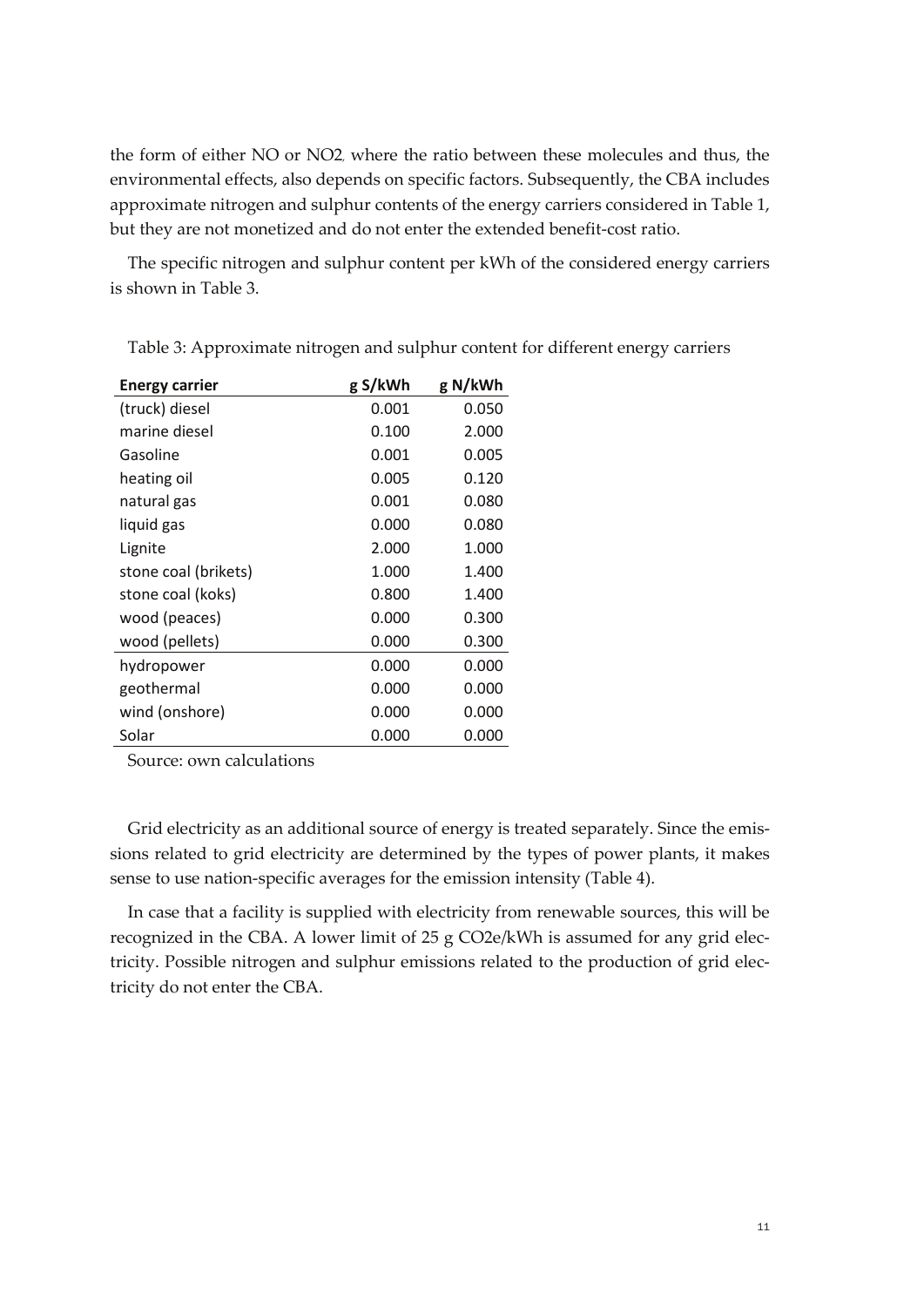Table 4: Emissions from grid electricity

| Country            | g CO2e/kWh |
|--------------------|------------|
| Belgium            | 237        |
| Denmark            | 401        |
| Germany            | 527        |
| <b>Netherlands</b> | 462        |
| Sweden             | 274        |
| United Kingdom     | 504        |
| EU27               | 328        |

Source: EIB (2014)

The final category of environmental impact which is considered in the CBA is waste treatment. This aspect was introduced because the use of recycled materials for port construction is the main environmental benefit of one of the projects. If an investment project uses waste materials that would have otherwise gone to a landfill, the saved environmental costs constitute a benefit. These benefits are monetized and also enter the extended benefit-cost ratio.

# <span id="page-11-0"></span>3 | Testing of the CBA tool: The cases Emden and Vordingborg

In this section, we want to demonstrate the capabilities of the developed CBA framework. We consider two investments realized in the framework of the DUAL Ports project, one in the Port of Emden and one in the Port of Vordingborg.

#### <span id="page-11-1"></span>3.1 | Port of Emden

The first is the installation of a **LED lighting system** for a track field at the Port of Emden. According to the classification of projects (section 2), the investment in Emden is a type I project, meaning that installation and operation period are both considered. The alternative to the LED system would be a conventional lighting system. A direct comparison of the two alternatives is shown in Table 5. The numbers refer to whole relevant business unit, i.e. the track field (operation).

The numbers from Table 5 are also the relevant input data for the CBA tool. The tool calculates the classical, private benefit-cost ratio as well as the extended benefit-cost ratio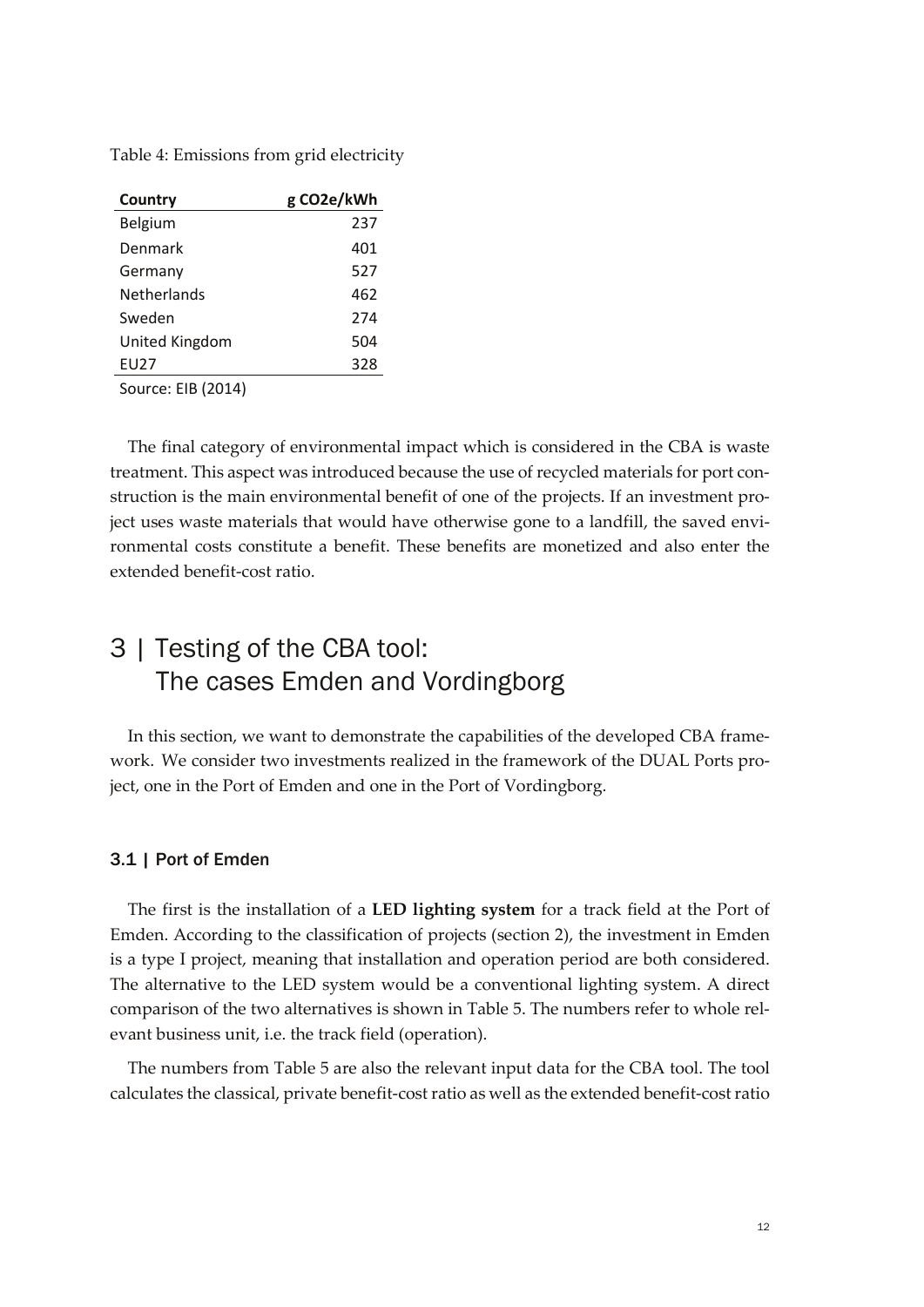which includes externalities from energy use. The results of the CBA tool which corresponds to the result sheet in the CBA tool are shown in Table 6.

Table 5: Emden: Comparison of LED ("green") and conventional track field lighting

|                                 | green         | conventional  |
|---------------------------------|---------------|---------------|
| Investment volume               | 1,500,000.00€ | 1,470,000.00€ |
| Appraisal period                | 20 years      | 20 years      |
| Operating revenue (annual avg.) | 233,308.00 €  | 233,308.00€   |
| Operating cost (annual avg.)    | 278,124.86€   | 288,124.86€   |
| Energy use (annual avg.)        | 20,000 kWh    | 100,000 kWh   |

Source: own calculations.

Table 6: Emden: Results of CBA

|                                                  | green              | conventional       |
|--------------------------------------------------|--------------------|--------------------|
| present value of financial inflows               | $6,166,160.00 \in$ | $6,136,160.00 \in$ |
| present value of financial outflows              | 6,811,997.29€      | 6,987,007.29€      |
| net present value (private)                      | $-645,837.29$ €    | -850,847.29€       |
| present value of environmental costs             | 444.91€            | 2,224.54 €         |
| <b>Benefit Cost Ratio</b>                        | 0.905              | 0.878              |
| Social Benefit-Cost Ratio                        | 0.905              | 0.878              |
| Operating cost $(\epsilon/a)$                    | 278,124.86€        | 288,124.86€        |
| Target 1a: 20% operating cost reduction          | $-3.47%$           |                    |
| Total cost $(\epsilon)$                          | 6,811,997.29€      | 6,987,007.29€      |
| Target 1b: 20% total cost reduction $(\epsilon)$ | $-2.50%$           |                    |
| Carbon emissions (t CO2e)                        | 10.825             | 54.125             |
| Target 2: 10% carbon emission reduction (t CO2e) | -80%               |                    |
| sulphur emissions [kg]                           |                    |                    |
| nitrogen emissions [kg]                          |                    |                    |
| net waste production [t]                         |                    |                    |

Source: own calculations.

It can be concluded from the negative net present value that the operation of the track field is not profitable. This is also reflected by benefit-cost ratios below 1. Furthermore, the Port of Emden receives 100% of its electricity from renewable sources. Note that sulphur and nitrogen emissions are not calculated for grid electricity. The carbon emissions for both alternatives are so small that the associated environmental costs are only a few hundred Euros. The same aspect becomes also apparent in the fact that the extended benefit cost ratio virtually coincides with the (classical) benefit-cost ratio.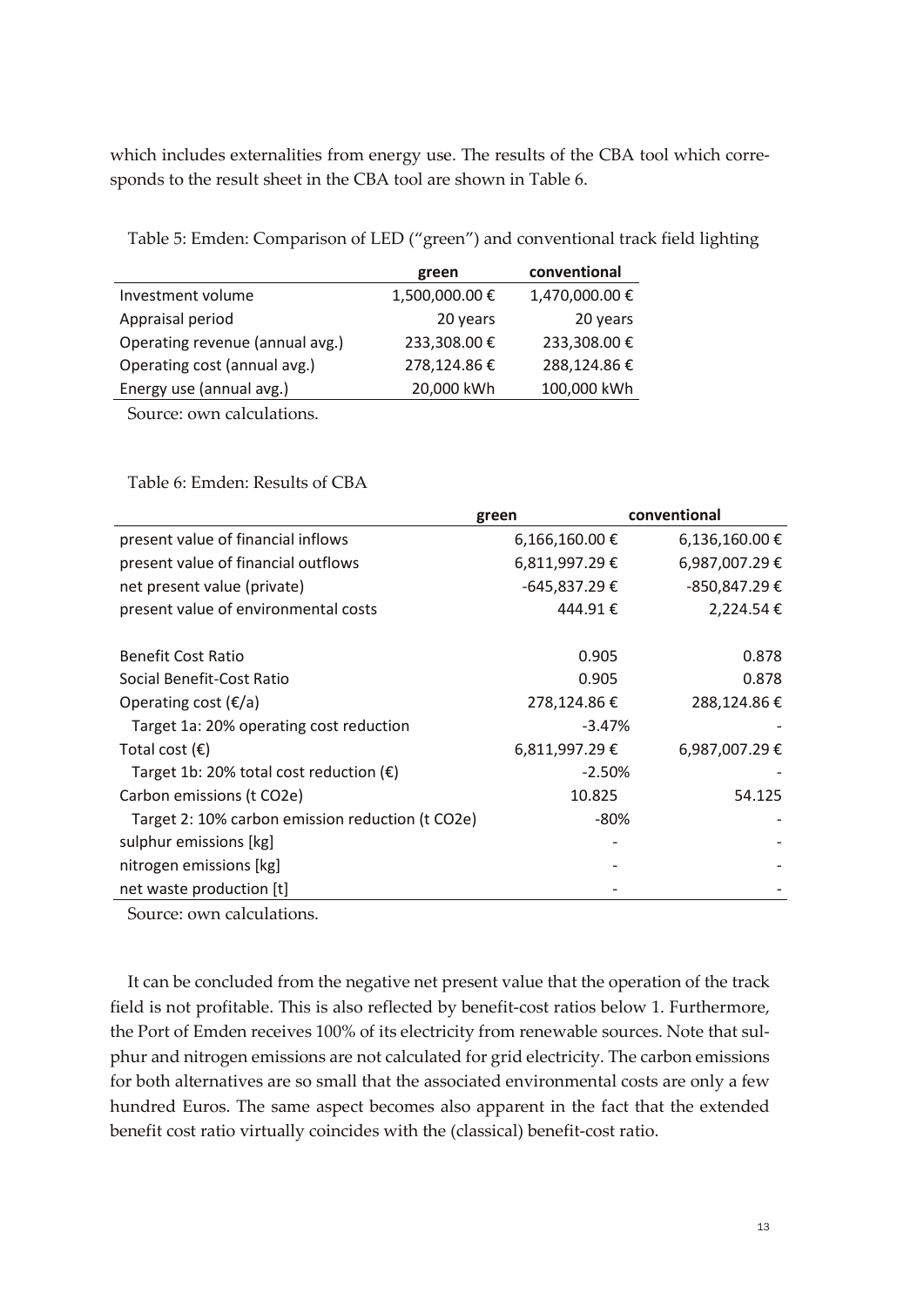Regarding the targets, the reduction of operating and total costs is around 3%. The reduction of energy use is 80% which is well above the target of 10%.

#### <span id="page-13-0"></span>3.2 | Port of Vordingborg

The investment project is the expansion of the existing port through the creation of additional quays. The "green" aspect of the project is that waste/recycled materials are used (especially for filling) which would normally go to a landfill. This is beneficial for the investor because he is payed for receiving the waste instead of paying for conventional materials. Secondly, there is an environmental benefit for the society because less material goes to a landfill. Furthermore, a port expansion with conventional materials would require a lot of sand, which has to be dredged from the seabed in a rather energyintensive process.

The energy use for bringing the construction material to the site as well as the energy use on the site are part of the CBA. The environmental costs associated with the dredging are not calculated but could give another argument for the use of waste/recycled materials for port construction/expansion. The project is type II in our classification because the operation period of the expanded port is still uncertain. In fact, even the details of the construction in the final phases of the expansion are unknown.

It can be seen from Table 7 that the appraisal period and operating cost/revenue are unknown because the project is a type II project. Regarding the total energy use, the intended green construction saves about 300,000 kWh of energy, mainly related to the extraction and transport of the materials. The recycled materials are obtained from nearby facilities and include fly ash which replaces sand, slag (incineration residue) which replaces fine gravel and recycled concrete/clinker which replaces coarse gravel. The results of the CBA as such are shown in Table 8.

|                                 | green                    | conventional    |
|---------------------------------|--------------------------|-----------------|
| Investment volume               | 12,021,518.07 €          | 13,316,932.47 € |
| Appraisal period                | $\overline{\phantom{a}}$ |                 |
| Operating revenue (annual avg.) | $\overline{\phantom{a}}$ |                 |
| Operating cost (annual avg.)    | $\overline{\phantom{a}}$ |                 |
| Energy use                      | 7,675,970 kWh            | 7,975,453 kWh   |
|                                 |                          |                 |

Table 7: Vordingborg: Comparison of green and conventional port expansion

Source: own calculations.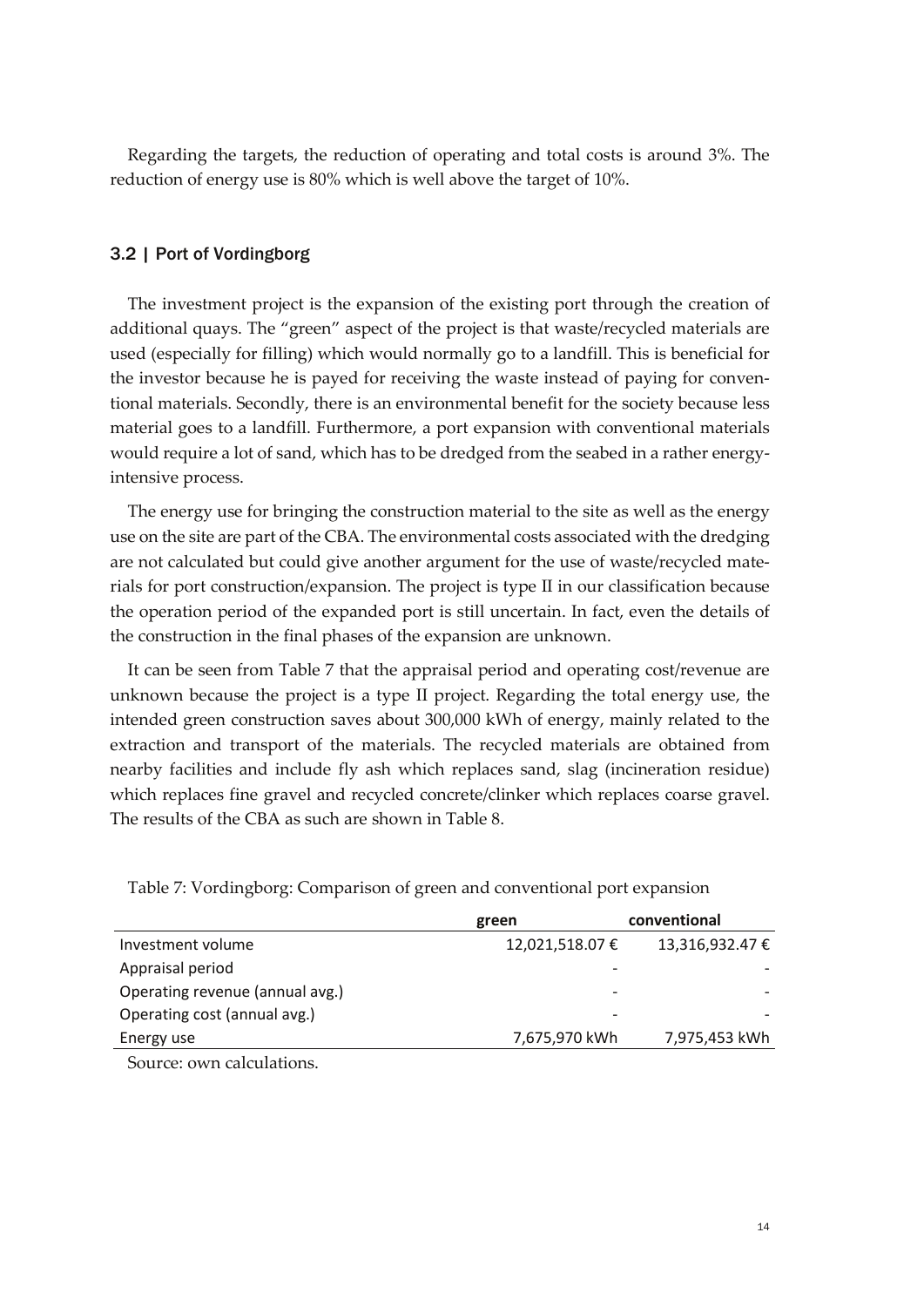Table 8: Vordingborg: Results of CBA

|                                                  | green               | conventional        |
|--------------------------------------------------|---------------------|---------------------|
| present value of financial inflows               | 12,021,518.07 €     | 13,316,932.47 €     |
| present value of financial outflows              | 12,334,077.54 €     | 13,663,172.72 €     |
| net present value (private)                      | $-312,559.47 \in$   | -346,240.24 €       |
| present value of environmental costs             | $-1,808,712.74$ €   | 81,840.21€          |
|                                                  |                     |                     |
| <b>Benefit Cost Ratio</b>                        | 0.975               | 0.975               |
| Social Benefit-Cost Ratio                        | 1.142               | 0.969               |
| Operating cost $(\epsilon/a)$                    | $0.00 \text{ } \in$ | $0.00 \text{ } \in$ |
| Target 1a: 20% operating cost reduction          |                     |                     |
| Total cost $(\epsilon)$                          | 12,334,077.54 €     | 13,663,172.72 €     |
| Target 1b: 20% total cost reduction              | $-9.73%$            |                     |
| Carbon emissions (t CO2e)                        | 2316.684            | 2407.065            |
| Target 2: 10% carbon emission reduction (t CO2e) | $-3.75%$            |                     |
| sulphur emissions [kg]                           | 14.172              | 27.893              |
| nitrogen emissions [kg]                          | 511.573             | 790.897             |
| net waste production [t]                         | -107000.000         |                     |

Source: own calculations, HWWI.

Regarding the financial flows, an interest rate of 2.6% was provided by the port administration. In combination with a discount rate of zero and the unknown operation period (no revenues enter the calculation), it is obvious that the net present value must be negative due to the capital costs. Furthermore, the unavailability of estimated figures for the operation period impedes the monetization of another relevant advantage. The recycled materials need less time to settle meaning that the actual construction of facilities can start and finish earlier than would be possible with conventional materials. In other words, revenue can be earned sooner.

The innovative green aspect of the project is the negative environmental costs which can be interpreted as a benefit. These are related to the 107,000 tons of recycled material. In order to monetize these saved landfill costs, we refer to Dijkgraaf and Vollebergh (2004) who estimate environmental costs associated with burning or burying waste materials. We use their landfill costs of 17.64€ per ton which only comprises the pure cost of the land use. Costs relating to a potential contamination of the environment with pollutive substances are not included. Furthermore, we do not account for inflation since 2004, so that the value of 17.64 $\epsilon$  can be considered conservative.

The targets are not quite achieved, the carbon emissions are around 4% lower for the green investment and the costs are about 10% lower. Regarding the relatively large scale of the project, these savings are still quite large in absolute terms.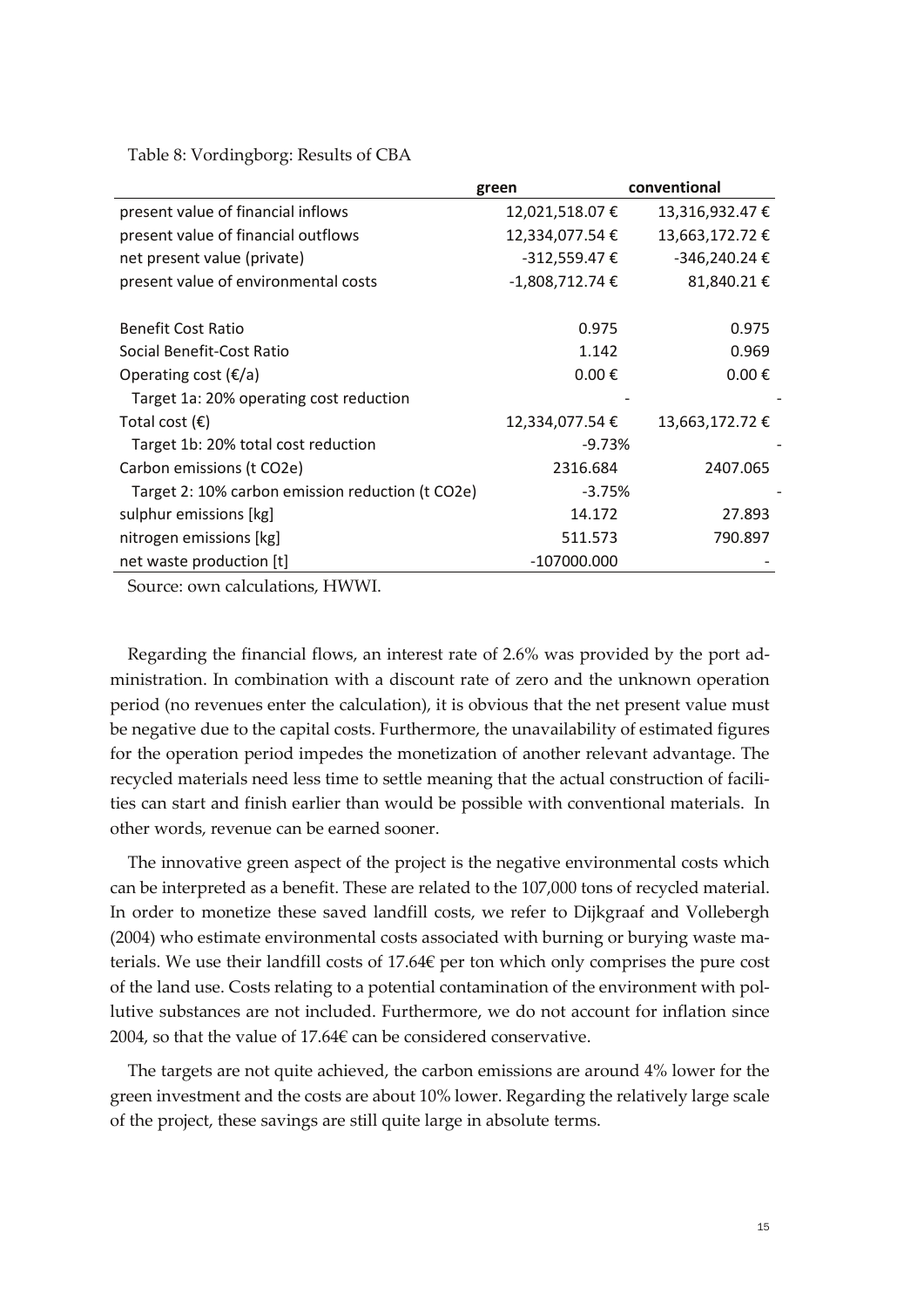A final interesting remark concerns the sulphur emissions. It can be seen that these are twice as high for the conventional alternative although the overall energy use is just a few percent higher. The reason is that the CBA distinguishes between different fuels, namely marine diesel and truck diesel in this case. The sand which would be used in a conventional construction is dredged and transported by marine vessels which are assumed to be more emission-intensive than trucks.

## <span id="page-15-0"></span>4 | Conclusion

The CBA tool presented in this paper focuses on the integration of a carbon footprint analysis in order to internalize the corresponding external environmental costs. The special requirements in the DUAL Ports project were that the tool should be: (i) simple and transparent, (ii) capable of being transferred to other projects, and (iii) comply with existent and upcoming EC-standards.

The most important output figure is the social benefit-cost-ratio which corresponds to the private benefit-cost-ratio with environmental costs added to the private costs (environmental benefits would be included as a negative cost).

Of course, the CBA is subject to the usual problems with CBA tools, which are: (i) the reliance on data from other sources; (ii) the use of subjective impressions in assessment; (iii) and the monetization of intangible impacts.

Concluding, the CBA tool explained in this paper allows decision-makers to assess two alternative investments regarding their economic and environmental impacts. The focus of the ecologic impact assessment is on the carbon emissions from energy use. Thus, it is a helpful tool for planning sustainable measures and a sustainable development of businesses and the economy in general.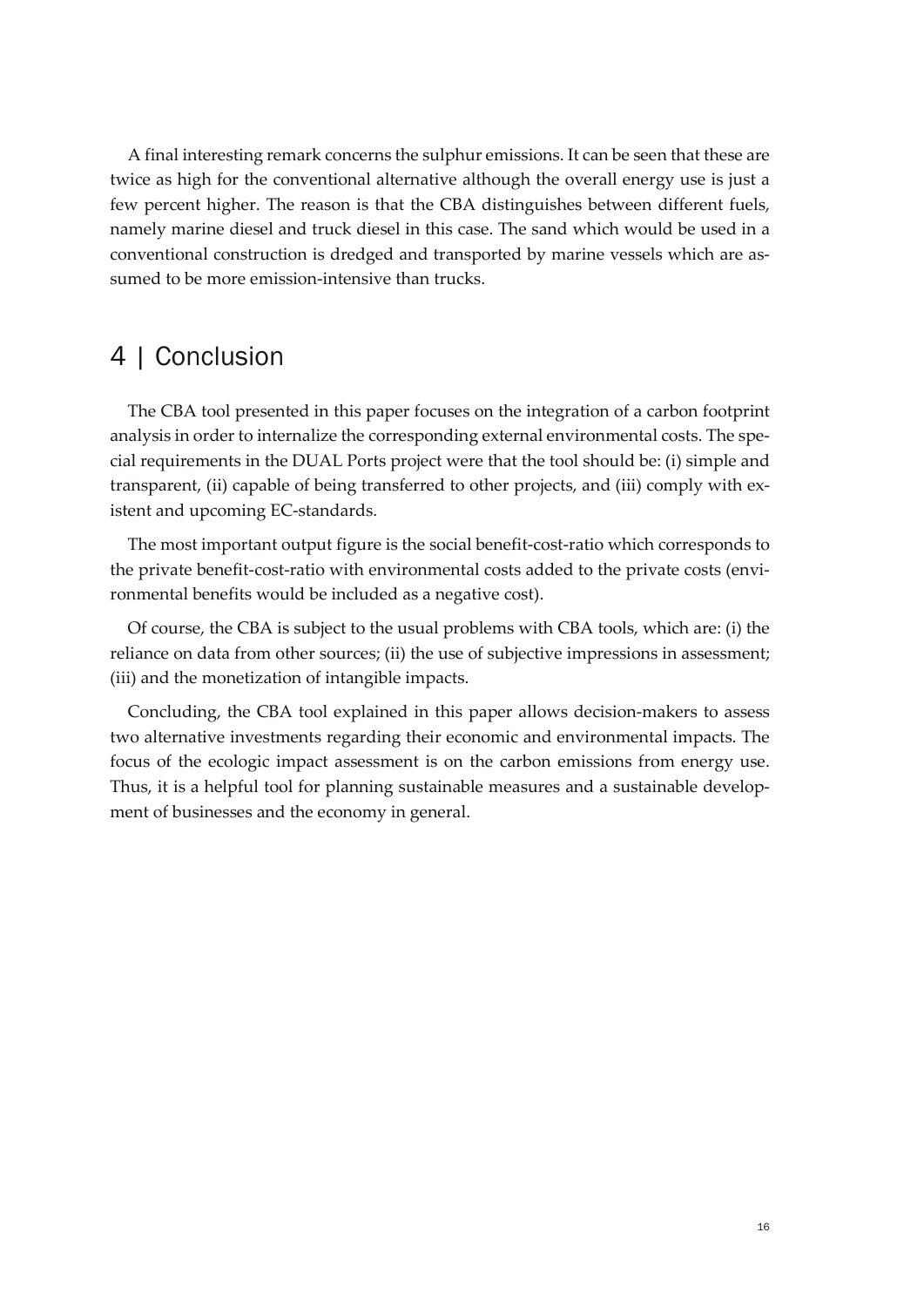## <span id="page-16-0"></span>**Sources**

Bröcker, J.; Cox, V.; Dehnen, N.; Gibson, G.; Holtkamp, M.; Meier, H.; Korzhenevych, A.; Varma, A. (2014): Update of the Handbook on External Costs of Transport, Report for the European Commission, DG Move, Ricardo-AEA/R/ED57769, No. 1, Brussels.

Dijkgraaf, E.; Vollebergh, H. (2004): Burn or bury? A social cost comparison of final waste disposal methods, Ecological Economics 50 (2004) 233– 247.

DUAL Ports (2015): About DUAL Ports[, www.dualports.eu](http://www.dualports.eu/) [accessed at 16.03.2018]

European Commission (EC) (2014): Guide to Cost-Benefit Analysis of Investment Projects, Economic appraisal tool for Cohesion Policy 2014-2020, Brussels.

European Commission (EC) (2018): EU Emissions Trading System (EU ETS), [https://ec.europa.eu/clima/policies/ets\\_en](https://ec.europa.eu/clima/policies/ets_en) [accessed at 31.05.2018]

European Investment Bank (EIB) (2013): The Economic Appraisal of Investment Projects at the EIB, Projects Directorate, Luxemburg.

European Investment Bank (EIB) (2014): Induced GHG Footprint, Methodologies for the Assessment of Project GHG Emissions, Version 10.0, Luxemburg.

Fritsch, M.; Wein, T.; Ewers, H.-J. (2001): Marktversagen und Wirtschaftspolitik, 4. verbesserte Auflage, München.

Internationale Institut für Nachhaltigkeitsanalysen und -strategien (IINAS) (2017): GEMIS - Globales Emissions-Modell integrierter Systeme, Version 4.95, http://iinas.org [accessed at 01.06.2017]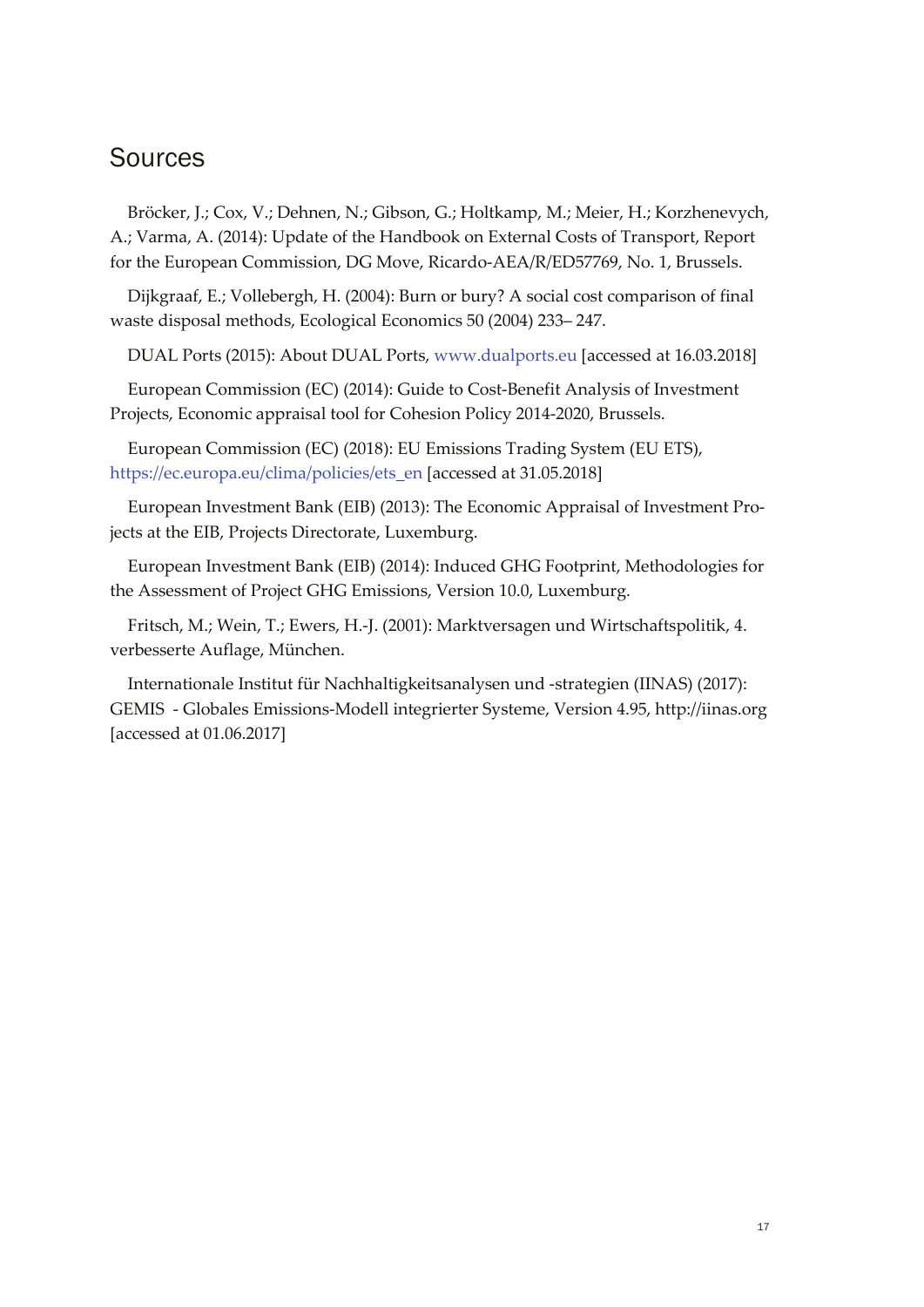The **Hamburg Institute of International Economics (HWWI)** is an independent economic research institute that carries out basic and applied research and provides impulses for business, politics and society. The Hamburg Chamber of Commerce is the sole shareholder of the HWWI. The Helmut Schmidt University is an associated scientific partner of the Institute.

The HWWI's main goals are to:

- Promote economic sciences in research and teaching
- Conduct high-quality economic research
- Transfer and disseminate economic knowledge to policy makers, stakeholders and the general public.

The HWWI carries out interdisciplinary research activities in the context of the following research areas:

- Digital Economics
- Labour, Education & Demography
- International Economics and Trade
- Energy & Environmental Economics
- Urban and Regional Economics.